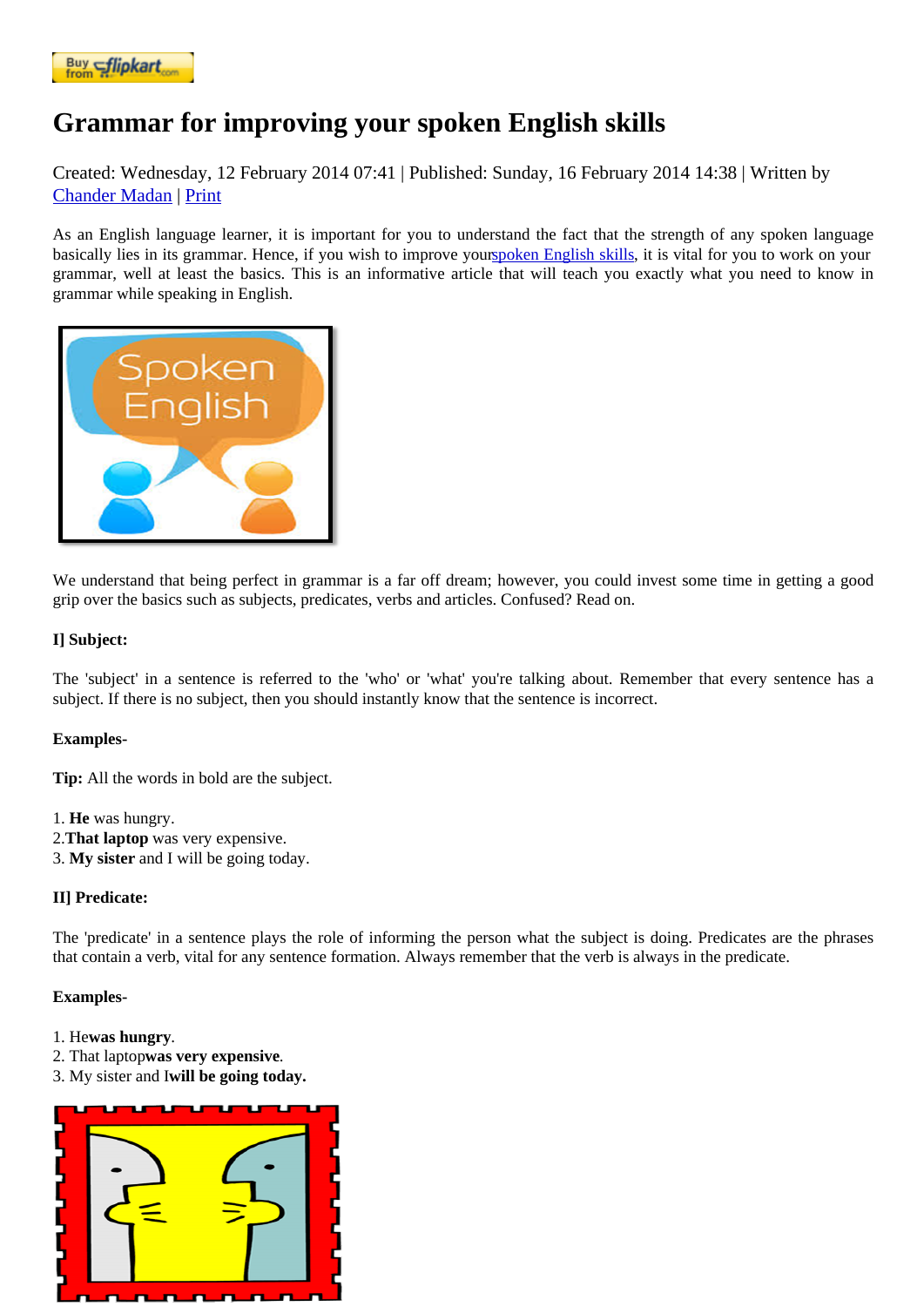Examples-

- 1. She needs waash her face.
- 2. Jack spoketo Janice.
- 3. Rochelles laughing.

IV] Articles:

The words 'a', 'an' and 'the' are referred to as articles. Understand the fact that 'a' and 'an' have the same meaning, hower 'a' is used when a word beginning with a consonant or sounding like a consonant is following it and 'an' is used when it is followed by a word that starts with a vowel or sounds like a vowel. Another basic rule to keep in mind is that articles are not used before a name.

Examples- 'a' and 'an

1.A dog crossed the bridge.

2. An eagle flew over the bridge.

Examples- When and when not to use an article

- 1. Turn left at the burger joint.
- 2. Turn right at KFC.
- 3. The girl was running very fast.
- 4. Rita was running very fast.

[Learning English grammar could be a bo](http://english.eagetutor.com/)ring process, but only at the start. Once you gain momentum and start learning new rules, the fun portion begins. So, open up your mind to the vast world of knowledge as the more you learn, the more confident you get. Bring out those grammar books and let the learning begin because you are just a few steps away fro attaining the envious English speaking fluency many try to achieve.

About Eagetutor: